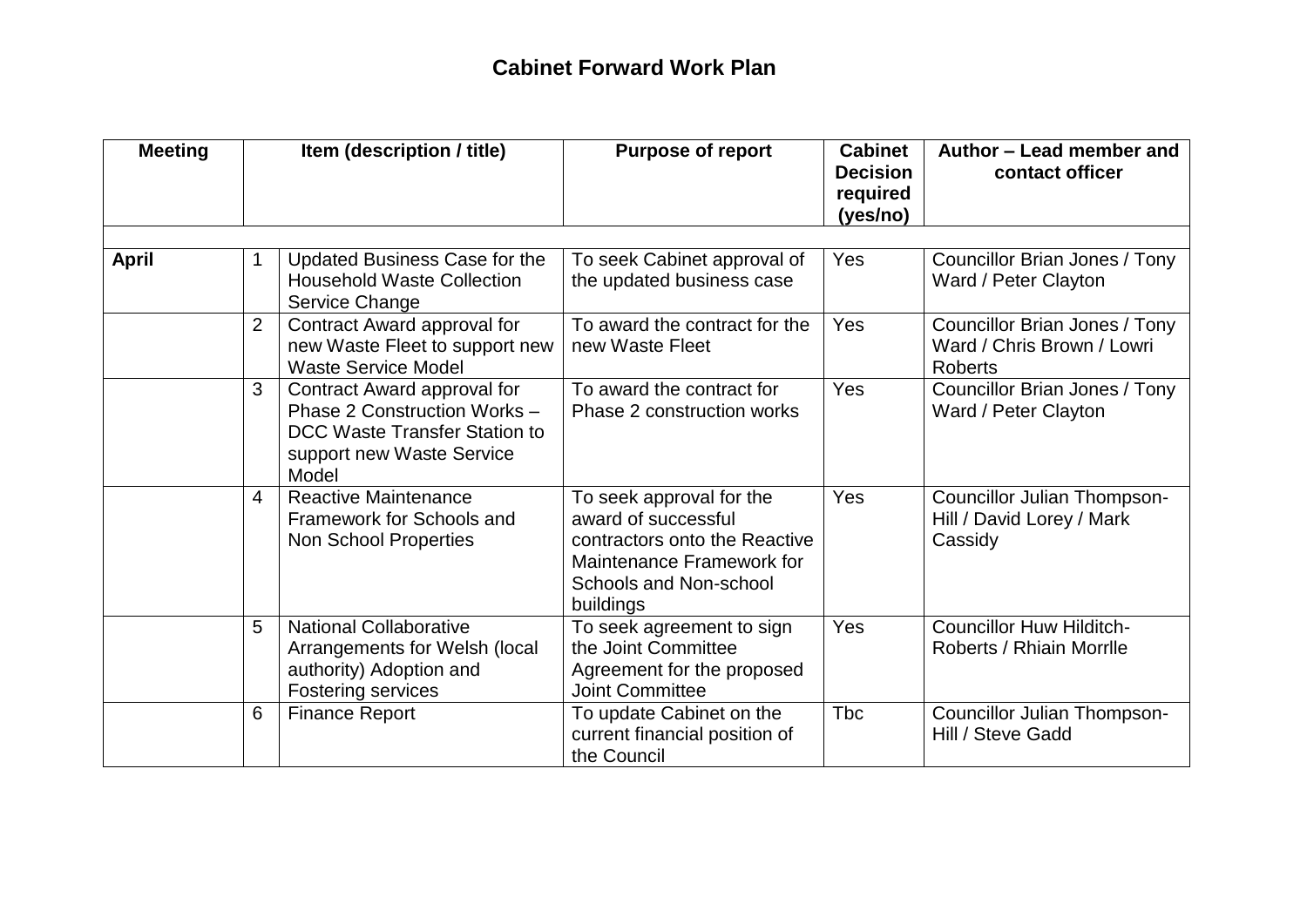## **Cabinet Forward Work Plan**

| <b>Meeting</b> |                | Item (description / title)                     | <b>Purpose of report</b>                                                                                                                                                                                            | <b>Cabinet</b><br><b>Decision</b><br>required<br>(yes/no) | Author - Lead member and<br>contact officer |  |
|----------------|----------------|------------------------------------------------|---------------------------------------------------------------------------------------------------------------------------------------------------------------------------------------------------------------------|-----------------------------------------------------------|---------------------------------------------|--|
|                |                | Items from Scrutiny Committees                 | To consider any issues<br>raised by Scrutiny for<br>Cabinet's attention                                                                                                                                             | <b>Tbc</b>                                                | <b>Scrutiny Coordinator</b>                 |  |
| 7 June         |                | <b>Council Performance Self-</b><br>Assessment | To consider the Council's<br>self-assessment of its<br>performance in delivering<br>against the council's strategic<br>plan and services                                                                            | <b>Tbc</b>                                                | <b>Iolo McGregor</b>                        |  |
|                | $\overline{2}$ | <b>Corporate Equality Diversity</b><br>Group   | To inform Cabinet of the<br>introduction of the Group to<br><b>Council and agree Cabinet</b><br>membership and have insight<br>into the equality training and<br><b>Public Sector Equality Duty</b><br>requirements | Yes                                                       | Gary Williams / Nicola Kneale               |  |
|                | 3              | <b>Finance Report</b>                          | To update Cabinet on the<br>current financial position of<br>the Council                                                                                                                                            | <b>T</b> bc                                               | <b>Steve Gadd</b>                           |  |
|                | 4              | Items from Scrutiny Committees                 | To consider any issues<br>raised by Scrutiny for<br>Cabinet's attention                                                                                                                                             | <b>T</b> bc                                               | <b>Scrutiny Coordinator</b>                 |  |
|                |                |                                                |                                                                                                                                                                                                                     |                                                           |                                             |  |
| 26 July        |                | <b>North Wales Consultancy</b>                 | To seek approval of the                                                                                                                                                                                             | Yes                                                       | Gary Williams / Tania Silva /               |  |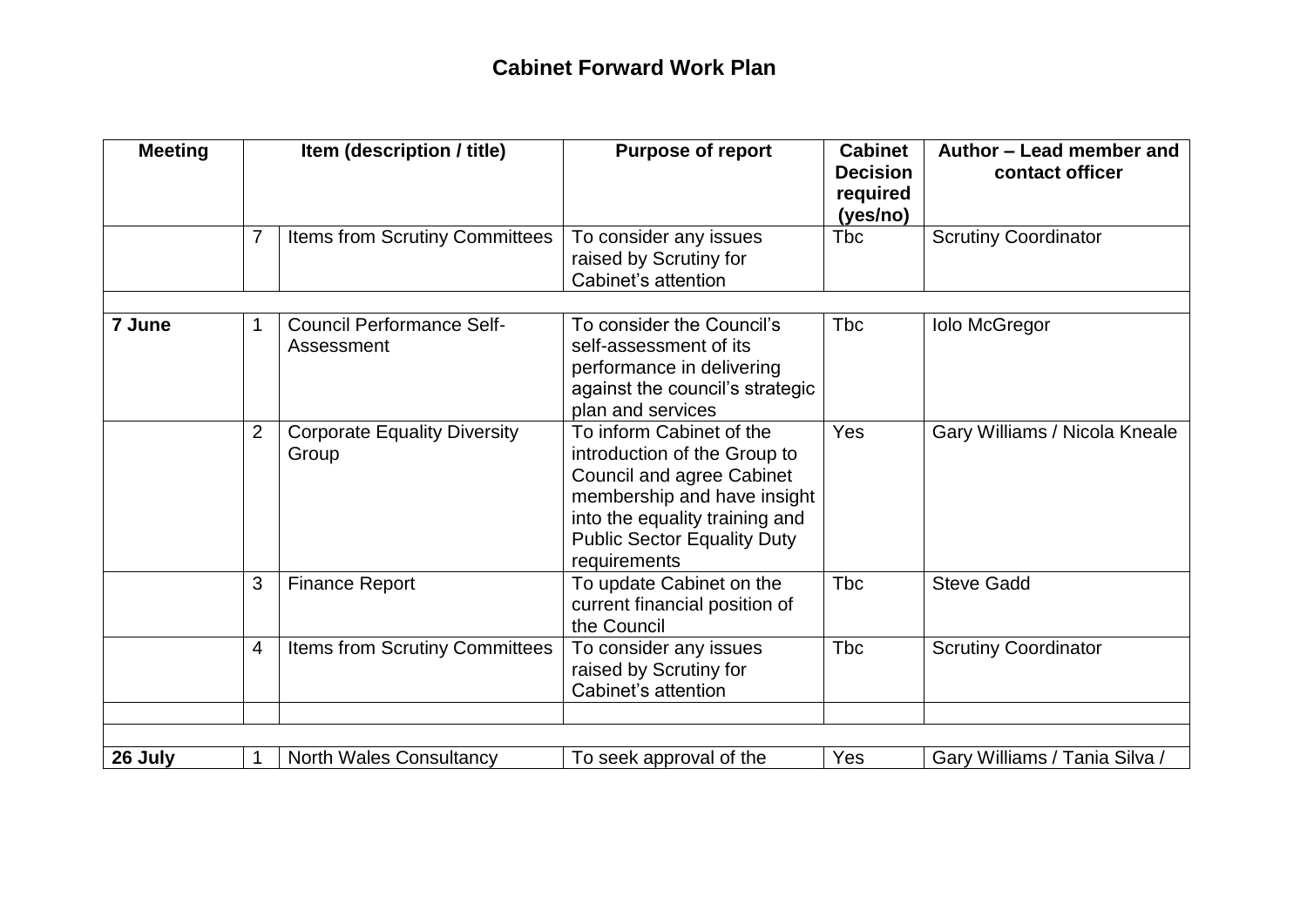| <b>Meeting</b> | Item (description / title)            | <b>Purpose of report</b>                                                                                                                                                     | <b>Cabinet</b><br><b>Decision</b><br>required<br>(yes/no) | Author - Lead member and<br>contact officer |
|----------------|---------------------------------------|------------------------------------------------------------------------------------------------------------------------------------------------------------------------------|-----------------------------------------------------------|---------------------------------------------|
|                | Framework                             | Business Case to set up a<br>regional Consultancy<br>Framework to be used by the<br>six North Wales authorities<br>with Denbighshire County<br>Council as the lead authority |                                                           | Sion Evans                                  |
| $\overline{2}$ | <b>Finance Report</b>                 | To update Cabinet on the<br>current financial position of<br>the Council                                                                                                     | <b>Tbc</b>                                                | <b>Steve Gadd</b>                           |
| 3              | <b>Items from Scrutiny Committees</b> | To consider any issues<br>raised by Scrutiny for<br>Cabinet's attention                                                                                                      | <b>Tbc</b>                                                | <b>Scrutiny Coordinator</b>                 |

#### **FUTURE ITEMS**

| 22 Nov |           | Council Performance Update – July to   To consider the Council's performance in delivering   Iolo McGregor |  |
|--------|-----------|------------------------------------------------------------------------------------------------------------|--|
|        | September | against the council's strategic plan and services                                                          |  |

# *Note for officers – Cabinet Report Deadlines*

| <b>Meeting</b> | <b>Deadline</b> | Meeting | <b>Deadline</b> | Meeting | <b>Deadline</b> |
|----------------|-----------------|---------|-----------------|---------|-----------------|
|                |                 |         |                 |         |                 |
| March          | <b>March</b>    | April   | 29 March        | June    | 20 May          |